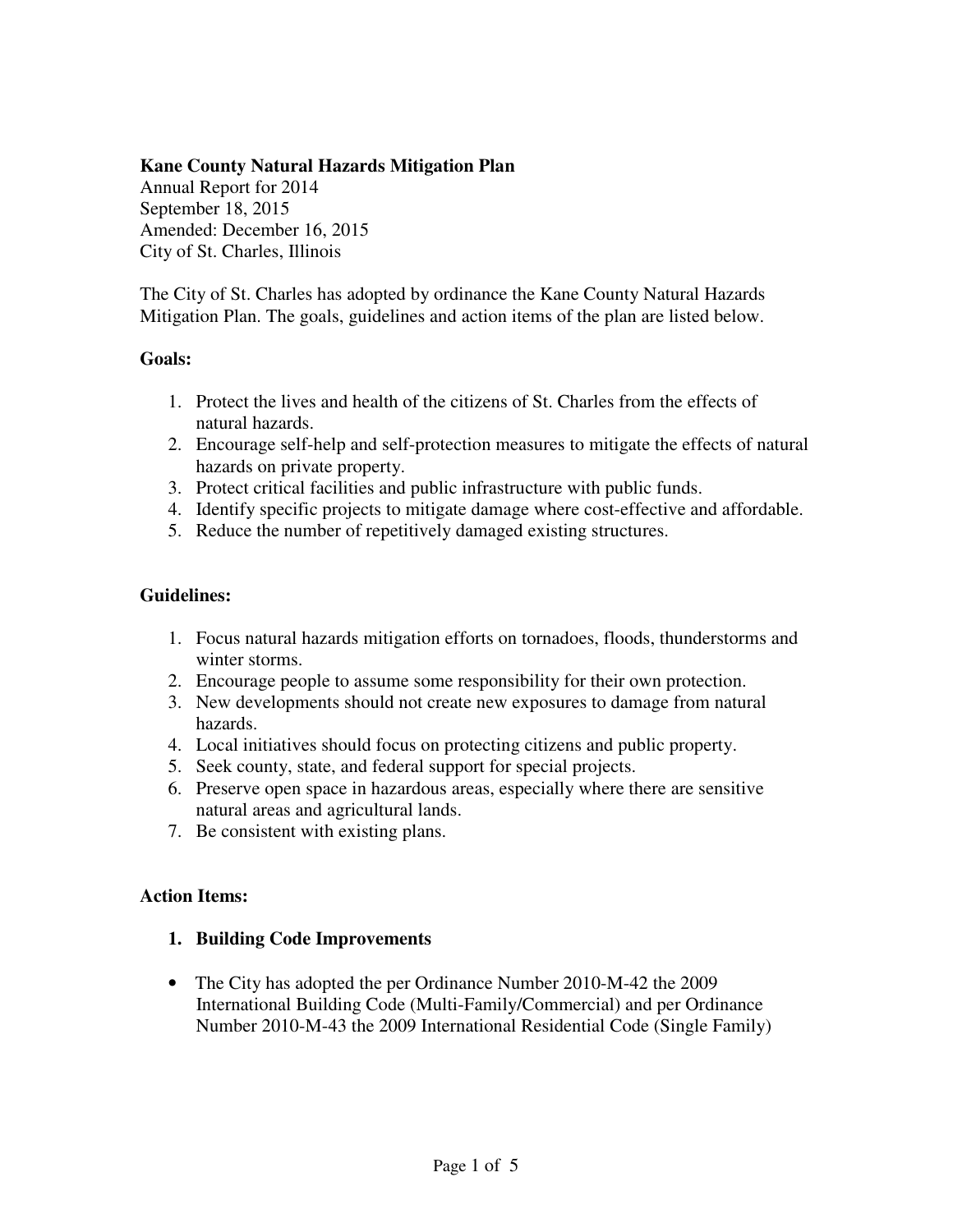# **2. Improved Code Enforcement**

• No items to report

# **3. Review of Plans and Development Regulations**

• The City of St. Charles Engineering Design and Inspection Policy Manual was adopted in October 2009 and was updated in late December 2013. This manual contains the specification the installation of utilities and roadway, as well as inspection procedures. Erosion control details are now referenced to those provided by the Natural Resources Conservation Service as published in the Illinois Urban Manual, most current edition.

# **4. Facility Audits**

 • Work in continuing on establishing emergency safe zones in City buildings. This project is ongoing.

# **5. Retrofitting Incentives**

• The City of St. Charles continued to offer residents a program to reimburse them up to 50% of the cost, up to \$2,500 total, to install backflow prevention on their sewer service. This program is meant to help residents that have experienced past problems with sewerage backups. There were no residents that took advantage of the program in 2014.

# **6. Repetitive Loss Projects**

• No items to report

# **7. Drainage Maintenance**

- The City first adopted a Stormwater Management Program Plan (SMPP) in 2009. The current version is considered effective as of January 1, 2010. The purpose of the SMPP is to meet the minimum standards required by the USEPA under the National Pollutant Discharge Elimination System (NPDES) Phase II program. The annual NPDES submittal was sent to the IEPA in June of 2014.
- Ongoing inspection and monitoring of all open channels within the City. Cleanup of debris as needed.
- Ongoing monitoring of  $7<sup>th</sup>$  Avenue Creek at Illinois,  $8<sup>th</sup>$  and  $9<sup>th</sup>$  Avenues.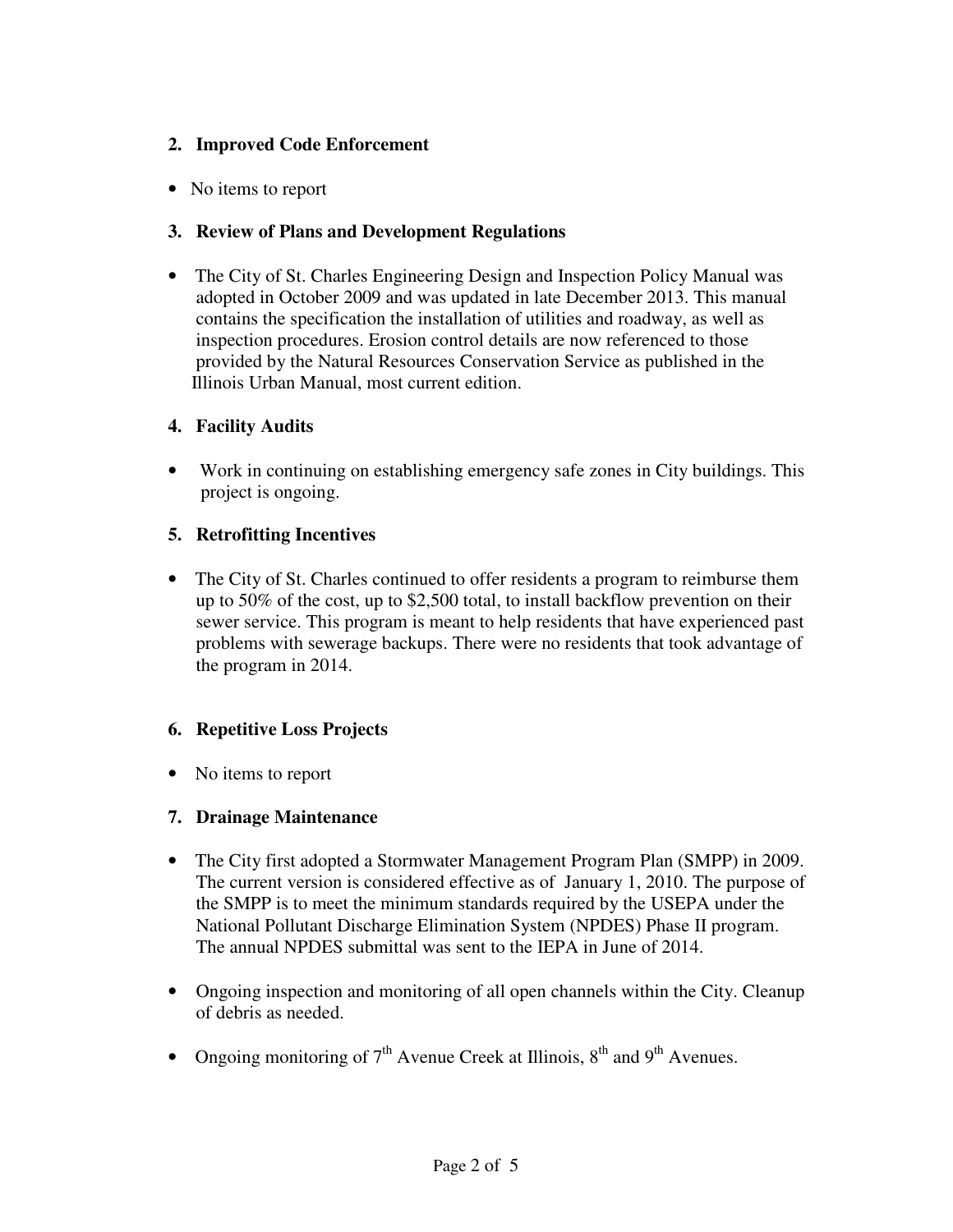### **Drainage Maintenance, cont.**

- Detention basin inspections, both public and private, were conducted through the Community Development Department. Letters were sent to property owners if pond maintenance was required.
- A total of 3,089 storm sewer structures were cleaned and a total of 2,377 feet of storm sewer mains were televised in 2014.
- "No Dumping in Stream" signs are maintained at various waterway locations within the City.

# **8. Urban Forestry**

.

• The City has an ongoing program to remove trees on public property that are diseased or found to be infected with Emerald Ash Borer. The City's GIS system is kept up to date with data related to the species of trees, which aids in the inspection process. For the year 2014, 252 dead and/or diseased trees were removed.

# **9. Flood Threat Recognition**

• The August 2007 Fox River flood was predominantly caused by extensive rain in the northern reaches of the Fox River watershed. River gauges north of the City can be accessed on line to help predict how extensive the flooding will be in St. Charles. A link has been made available on the City's floodplain page to the gauge in Algonquin, IL. Monitoring this gauge gives the City and residents time to respond to flooding along the river.

# **10. Improved Emergency Response**

• As part of emergency preparedness, the City was certified as a Storm Ready Community in 2014.

# **11. Flood Control Projects**

- As part of the 2014 MFT program the City replaced 33 storm sewer structures and installed 4 new storm structures.
- As part of the 2014 MFT program the City replaced 1,422 feet of storm sewer and installed 226 feet of new storm sewer.
- 2,544 feet of storm sewer were televised in 2014.
- 3,089 storm sewer structures were cleaned in 2014.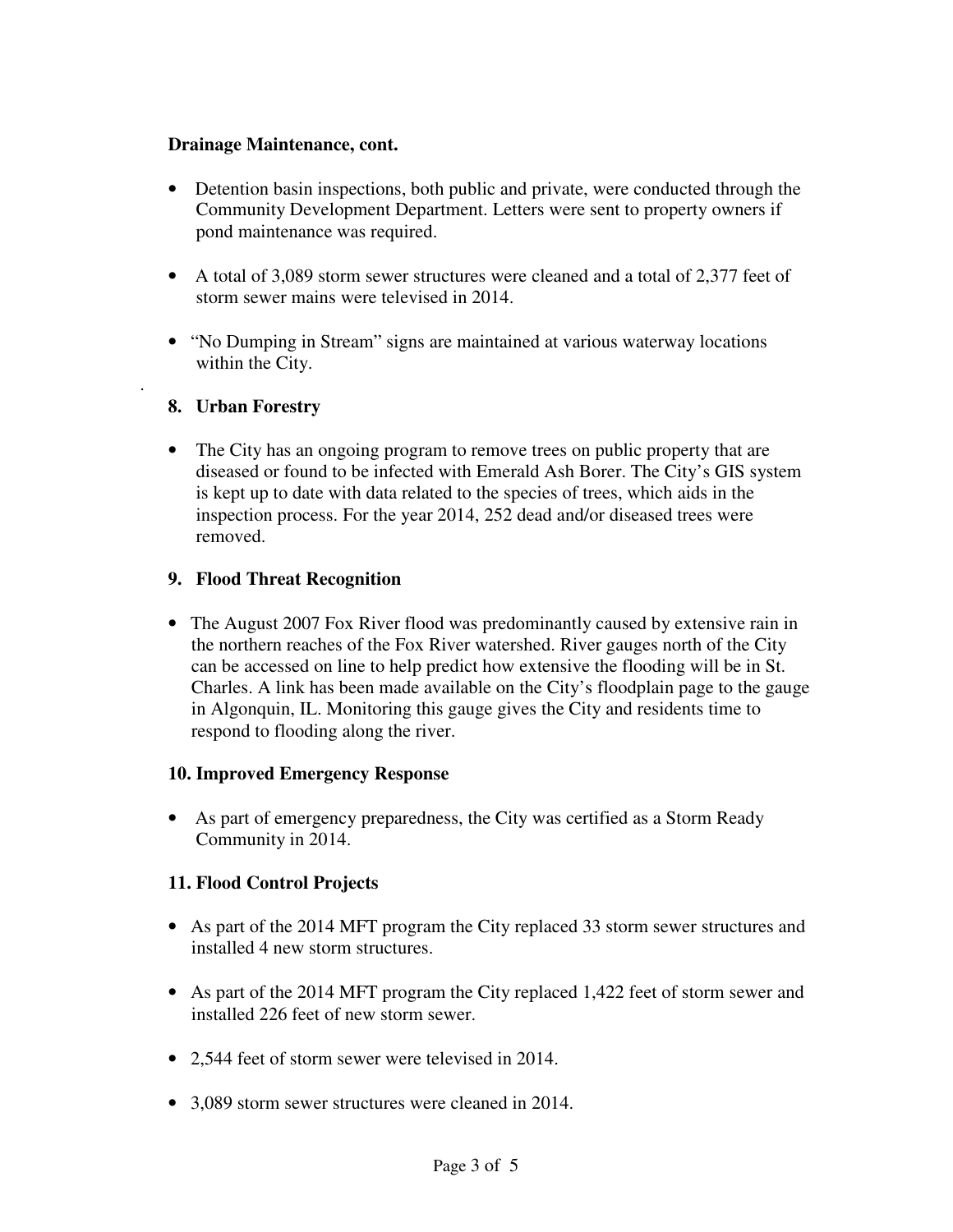### **Flood Control Projects, cont.**

- During 2014 the City reconstructed the municipal campus parking lot between City Hall and the Police Department. As part of the project a green corridor has been provided along the river and the storm drainage system has been improved.
- During 2014 the City continued the process of developing a concept plan for  $7<sup>th</sup>$ Avenue Creek and  $7<sup>th</sup>$  Avenue Creek Tributary. The goal of the concept plan is to address recurring flooding along the creek and tributary, minimize stream erosion, improve stream ecology, and identify options that will improve aesthetics and revitalize the neighborhood along the project corridor.
- Continuing through 2014, the City has been in contact with FEMA and their contractors to verify the status of the remodeling of the existing flood insurance study from the Fox River to Kirk Road. A new flood insurance study and related mapping for  $7<sup>th</sup>$  Avenue Creek from the Fox River to Kirk Road is anticipated to become effective in late 2016 or early 2017.

### **12. Hazard Mitigation Materials**

• During 2014, two information brochures were made available to the public through the Public Works Engineering Division, and the Building and Code Enforcement Office. These are "Selecting a Contractor, Flood Damage" and "Floodplain Information". These are updated on an as needed basis. Topics from the Floodplain Information brochure are regularly published in the resident newsletter.

#### **13. Outreach Projects**

- The City has created and continued to add content to a "floodplain page". Elevation certificates on file are available through the City's website, as well as FEMA Letters of Map Change. Also, there are numerous links to resources to assist residents with drainage concerns.
- The City mailed outreach letters to floodplain and repetitive loss property owners in 2014.
- The City mailed outreach letters to local lenders, real estate and insurance offices in 2014.